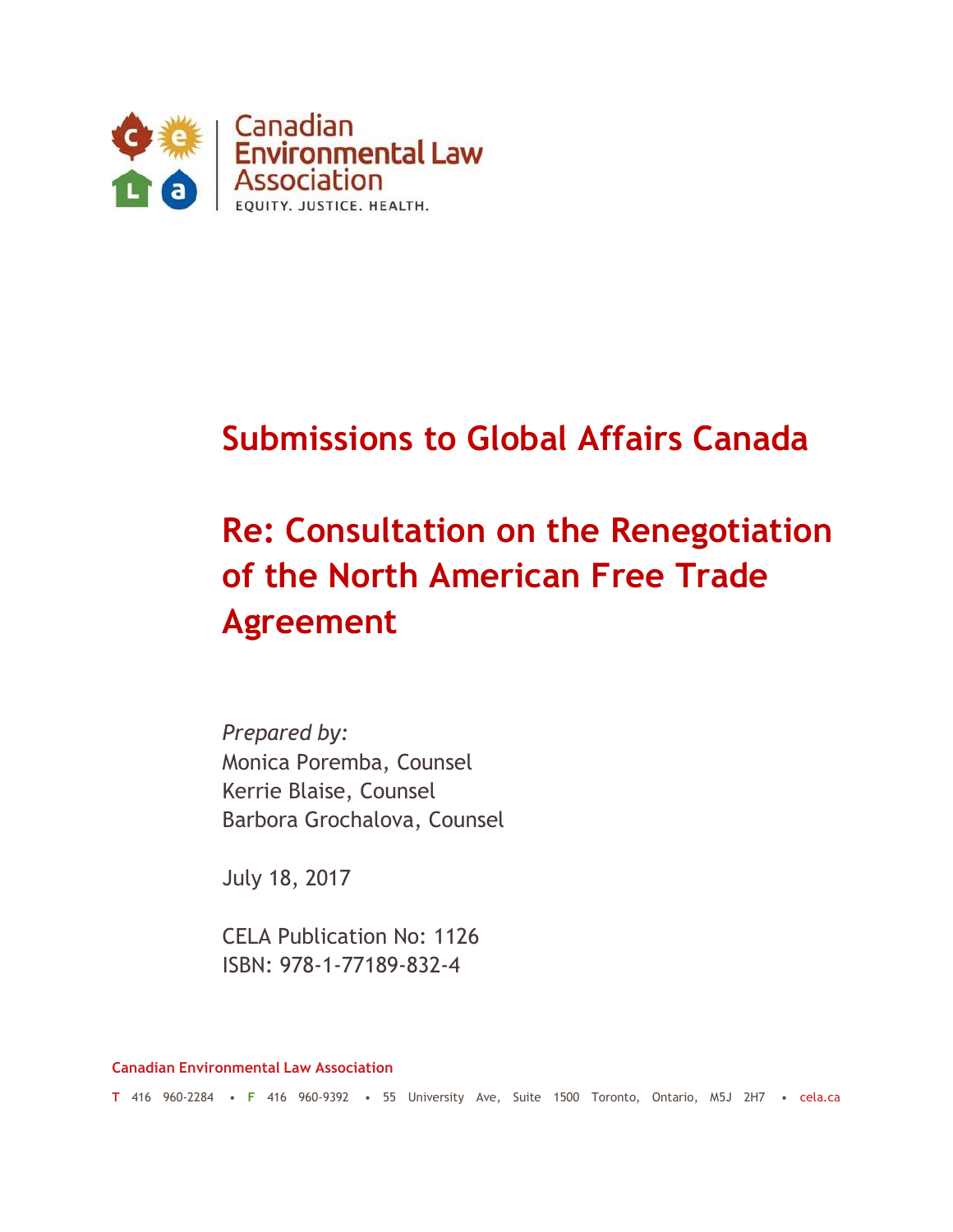## **Contents**

| (a) |  |  |  |
|-----|--|--|--|
| (b) |  |  |  |
| 2.  |  |  |  |
| (a) |  |  |  |
| (b) |  |  |  |
| 3.  |  |  |  |
| 4.  |  |  |  |
| 5.  |  |  |  |
| 6.  |  |  |  |
| 7.  |  |  |  |
| 8.  |  |  |  |
|     |  |  |  |
|     |  |  |  |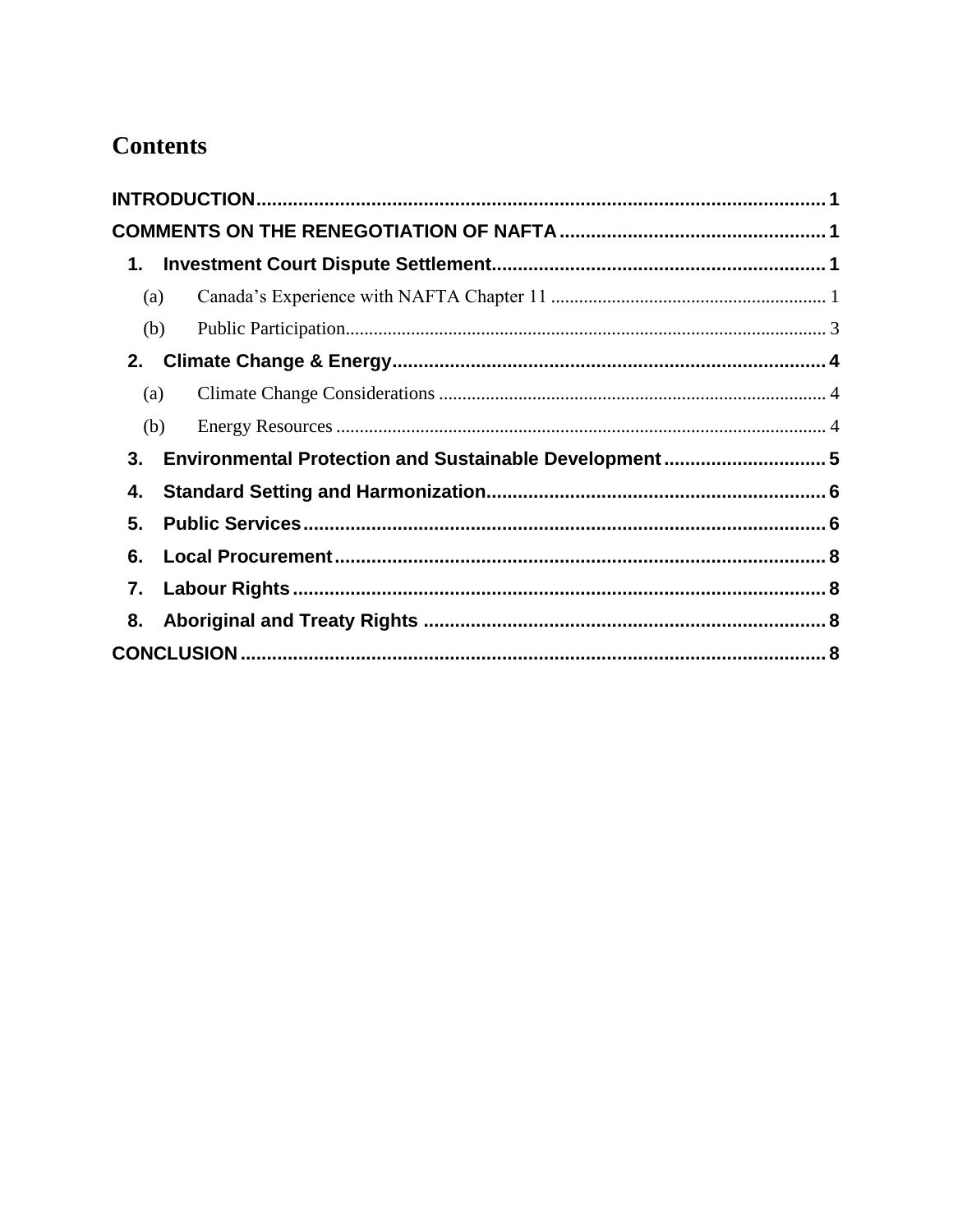### <span id="page-2-0"></span>**INTRODUCTION**

The Canadian Environmental Law Association ("CELA") thanks Global Affairs Canada for this opportunity to submit comments regarding consultations on a potential renegotiation of the North American Free Trade Agreement ("NAFTA") with the United States and Mexico.

CELA is a non-profit, public interest organization established in 1970 for the purposes of using and improving existing laws to protect public health and the environment. Funded as a legal aid clinic specializing in environmental law, CELA represents individuals and citizens' groups in the courts and before tribunals on a wide variety of environmental matters.

CELA has a long history of recognizing the consequences of globalization on environmental protection. The expansion of international trade regimes has made it more difficult for countries to develop new and progressive laws and policies.

CELA advocates for the integrity and strength of domestic environmental law in light of regional, bilateral and multilateral agreements. We monitor and respond to international agreements that may adversely affect the ability of all levels of government in Canada to enact and enforce environmental laws. CELA's prior comments on international trade agreements can be accessed in our *Acting Globally - International Trade Agreements* publication collection on our website<sup>1</sup> as well as our archive.<sup>2</sup>

### <span id="page-2-1"></span>**COMMENTS ON THE RENEGOTIATION OF NAFTA**

#### <span id="page-2-2"></span>**1. Investment Court Dispute Settlement**

 $\overline{a}$ 

#### <span id="page-2-3"></span>*(a) Canada's Experience with NAFTA Chapter 11*

CELA opposes a renegotiation of NAFTA that would continue the investor-state dispute settlement (ISDS) mechanism currently in Chapter 11 of NAFTA. ISDS provisions significantly impede the ability of sovereign governments to make decisions in the public interest.

The original purpose of ISDS provisions was to protect foreign investments from expropriation in less developed nations. If there is a true claim by a foreign corporation for expropriation as understood in Canadian case law, those claims should proceed in our well-developed court system. National corporations are required to proceed through our courts and foreign

<sup>1</sup> Canadian Environmental Law Association, *Acting Globally - Publication Collection*, available online: <http://www.cela.ca/collections/acting-globally>

<sup>&</sup>lt;sup>2</sup> Canadian Environmental Law Association Archives, available online:  $\langle$ http://cela.andornot.com/archives/>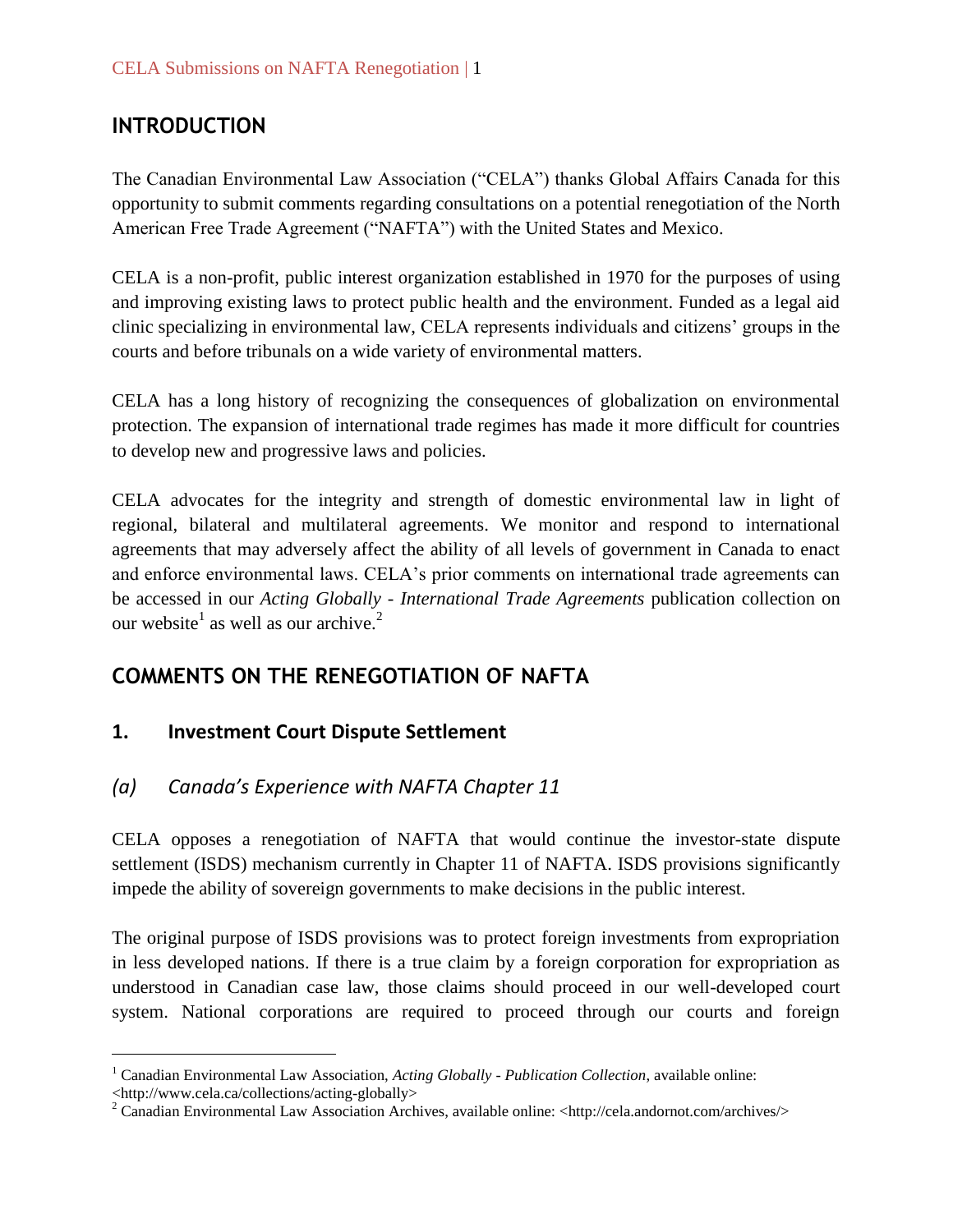corporations should be required to do the same. Preferential treatment should not be given to foreign investors.

The ISDS provisions in NAFTA have been used by foreign investors to challenge legitimate governmental decisions and regulations, often made in the public interest. As of January 2015, according to a Canadian Centre for Policy Alternatives study, Canada was the most sued country under free trade tribunals. $3$  These cases exemplify this trend:

- *Bilcon of Delaware* (lawsuit filed in 2008): the federal and Nova Scotia governments decided to reject a quarry project in Nova Scotia based on the recommendations of a joint review panel that the project was likely to cause significant and adverse environmental effects. The NAFTA tribunal found Canada liable for having breached its Minimum Standard of Treatment and National Treatment obligations. Canada has filed a notice of application in the Federal Court of Canada for the set aside of the Tribunal's award;
- *Ethyl v Canada* (lawsuit filed in 1997): Canada was ordered to pay \$19 million as part of a settlement to a U.S. chemical company as a result of a nation-wide ban on a gasoline additive which was a suspected neurotoxin and impacted the functioning of emissions control systems in vehicles;
- *SD Myers v Canada* (lawsuit filed in 1998): in order to fulfill obligations under an international environmental treaty, Canada banned its export of toxic PCB waste. The NAFTA tribunal found Canada had helped the Canadian competitor of a U.S. company and was ordered to pay an \$8 million award
- *AbitibiBowater v Canada* (lawsuit filed in 2009): following the closure of a pulp and paper mill, Canada enacted legislation to return timber and water rights to the Crown. The federal government settled the claim paying an award of \$130 million in damages to AbitibiBowater (now Resolute Forest Products); and
- *Dow AgroSciences v Canada* (lawsuit filed in 2008): Quebec passed legislation banning certain pesticide uses on a province-wide basis. Following this ban, other provinces in Canada started contemplating similar bans. Dow filed a claim seeking repeal of the ban or, in the alternative, damages and interest in the amount of at least \$2 million. The matter was settled without monetary compensation, but this case highlights how foreign investors can seek to chill legislative action in Canada by threat of lawsuit.

 $\overline{a}$ 

<sup>&</sup>lt;sup>3</sup> Scott Sinclair, "NAFTA Chapter 11 Investor-State Disputes to January 1, 2015" (2015) Canadian Centre for Policy Alternatives, online: <https://www.policyalternatives.ca/publications/reports/nafta-chapter-11-investor-statedisputes-january-1-2015>.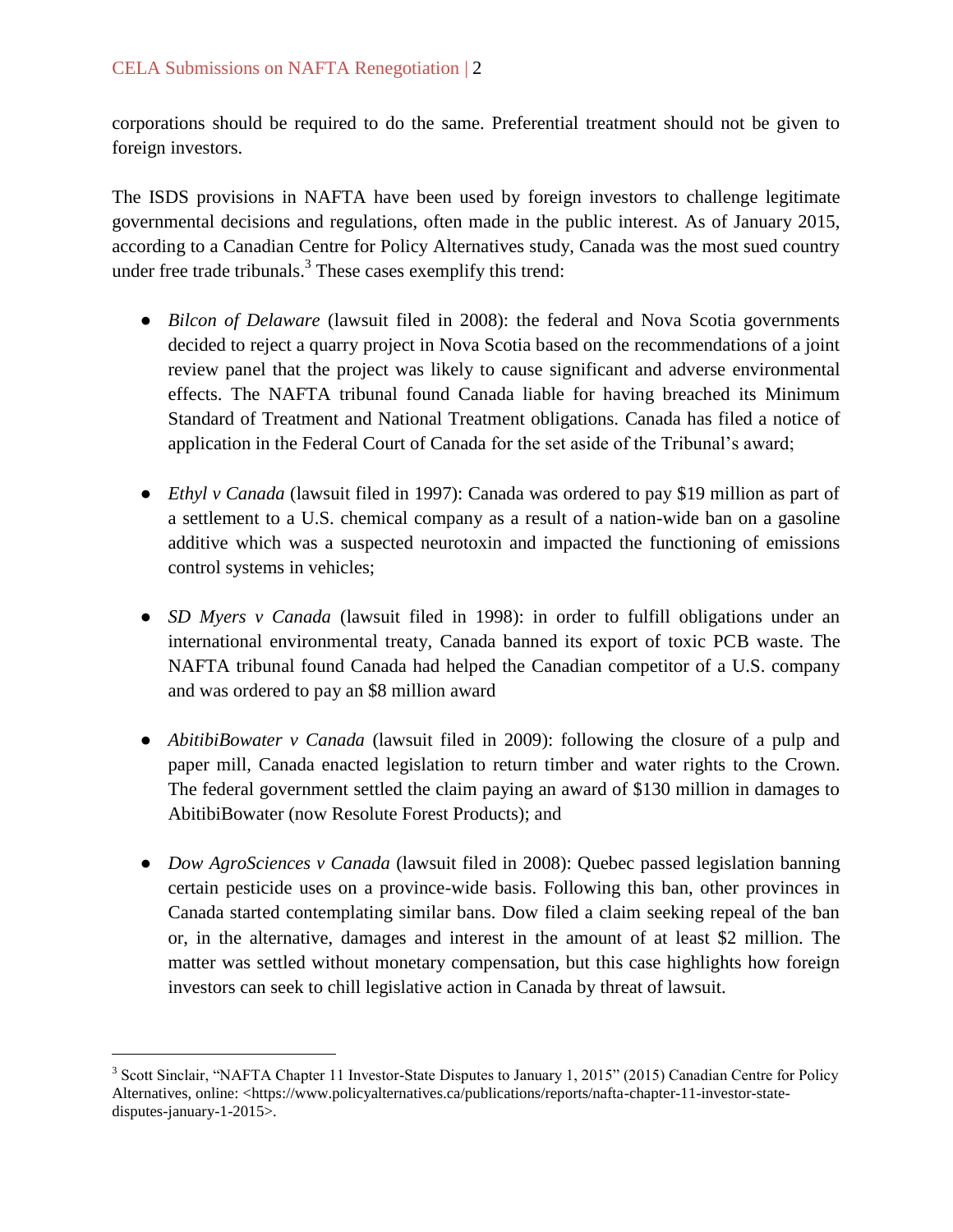#### CELA Submissions on NAFTA Renegotiation | 3

Since NAFTA came into force in 1994, Canada has either lost or settled eight cases and paid \$215 million in compensation.<sup>4</sup> Mexico has paid damages of \$204 million US and the U.S. has yet to lose a NAFTA chapter 11 case. It is in Canada's best interest to push for the exclusion of ISDS provisions in a re-negotiated NAFTA.

CELA submits that Global Affairs, in its consultation on the renegotiation of NAFTA, reconsider the ISDS provisions currently in NAFTA. CELA strongly objects to any renegotiation of NAFTA that retains the ISDS provisions. There is a long history of these provisions being used to directly or indirectly undermine public interest regulation by Canadian legislators under their law-making responsibilities, and to impose stringent penalties ultimately borne by the Canadian public.

#### <span id="page-4-0"></span>*(b) Public Participation*

Public participation in ISDS proceedings has improved since NAFTA was originally drafted and signed. The tribunal process changed from a private proceeding to a much more open one that allows the public some access. The improvements include greater access to tribunal documents, participation in tribunal proceedings, and observation of tribunal proceedings.<sup>5</sup> *Amicus curiae* are now allowed to participate in proceedings, however, this right is discretionary and is determined by the tribunal on a case-by-case basis.<sup>6</sup> Furthermore, there is no robust formal guideline governing how the *amicus* process works.<sup>7</sup>

While CELA applauds the improvements in the area of public participation, there is still no guarantee the public will be able to participate in proceedings.

If the re-negotiated NAFTA is to include an ISDS chapter, CELA urges that there be a clear and accessible process for public participation. This includes, but is not limited to, the requirement that ISDS be required to accept *amicus curiae* submission, as opposed to its discretionary power to accept them currently. A permanent review tribunal should also be established to interpret NAFTA provisions and provide binding precedent.<sup>8</sup> The members of this panel should reflect the new objectives of NAFTA and not be limited to members with expertise in commercial law.

 $\overline{a}$ 

<sup>4</sup> "NAFTA lawsuits target Canada the most, United States hasn't lost yet", *Financial Post* (28 June 2017), online: <http://business.financialpost.com/business-pmn/nafta-lawsuits-target-canada-most-us-hasnt-lostyet/wcm/216e2b30-e431-4443-9708-18d84786cfe3>.

<sup>5</sup> Kathleen Cooper et al, *Seeking a Regulatory Chill in Canada: The Dow Agrosciences NAFTA Chapter 11 Challenge to the Quebec Pesticides Management Code,*(2014) Golden Gate University Environmental Law Journal 7(1), p 25

<sup>6</sup> *Ibid*, p 27

<sup>7</sup> *Ibid*, p 37

<sup>8</sup> *Ibid,* p 38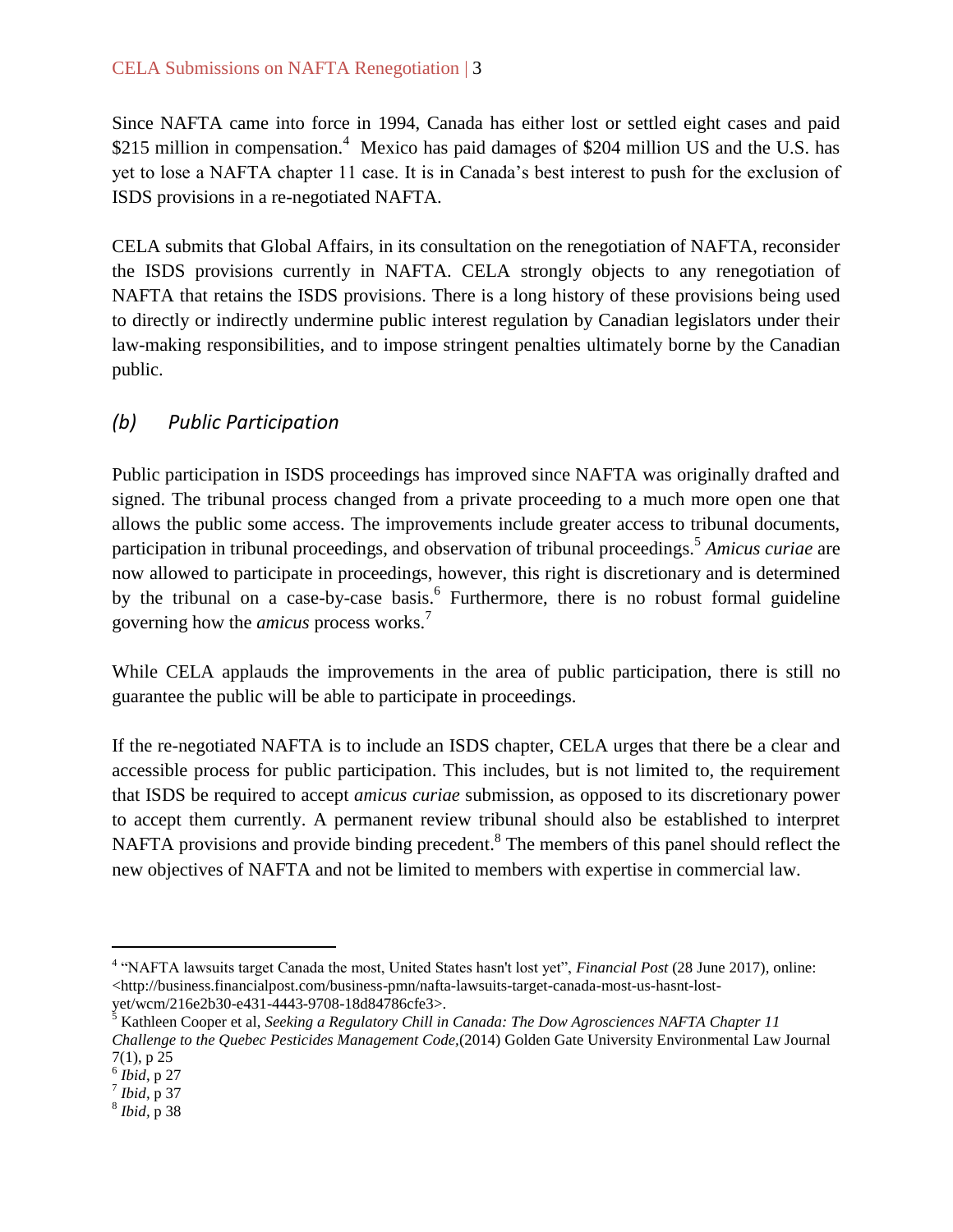#### <span id="page-5-0"></span>**2. Climate Change & Energy**

#### <span id="page-5-1"></span>*(a) Climate Change Considerations*

As it currently stands, NAFTA not only lacks the strength to support environmental protection, it also does not specifically address climate change. Since NAFTA was announced at the end of 1990, this is unsurprising. Concerns about climate change were only beginning to gain acceptance, with the Intergovernmental Panel on Climate Change being established in 1989 by the World Meteorological Organization and the United Nations Environment Program. Their first report, concluding that the world had been warming and would continue to warm, was released in 1990. This led to the United Nations Framework Convention (UNFCCC) being signed in 1992 and entering into force in 1994. NAFTA negotiations were completed by the end of 1992 and NAFTA entered into force on January 1, 1994. The rise of awareness of climate change coincided with the NAFTA negotiations and signing, and did not give sufficient time to allow for consideration of these issues in the text of the agreement.

It is now well established that climate change is a threat to life on Earth, and any trade agreements must be negotiated with this in mind. Global Affairs must ensure that the agreement includes language that effectively protects the ability of Canada and its provinces and territories to implement the Paris Agreement and other climate agreements. The re-negotiated NAFTA must also contain binding obligations and an express prioritization of climate action and the reduction of global emissions. It must not allow foreign companies to use dispute settlement mechanisms to challenge Canadian laws that are enacted both provincially and federally with the aim to combat climate change and meet our obligations under the Paris Agreement.

#### <span id="page-5-2"></span>*(b) Energy Resources*

When NAFTA was first negotiated, there was widespread belief that Canada's abundant supplies of oil, including in the Alberta tar sands, would provide an abundant supply of oil for export. Currently, Chapter six of NAFTA reflects this belief and contains a proportionality clause, giving the U.S. unrestricted access to our energy resources, requiring that Canada continue exporting oil and gas to the U.S. in the same proportion as the previous three years. This provision essentially removes Canadian jurisdiction from its energy resources and denies first access to Canada's own resources, even in circumstances of domestic shortage. Furthermore, Canada agreed to give the U.S. national treatment when it came to energy, not charging the U.S. more than it charges Canadian customers. We now know that the extraction of oil and other fossil fuels must be strictly regulated in order for Canada to meet its obligations under the Paris Agreement. The proportionality clause and any national treatment provisions must be removed from the re-negotiated NAFTA in order to protect Canadian jurisdiction over its own resources.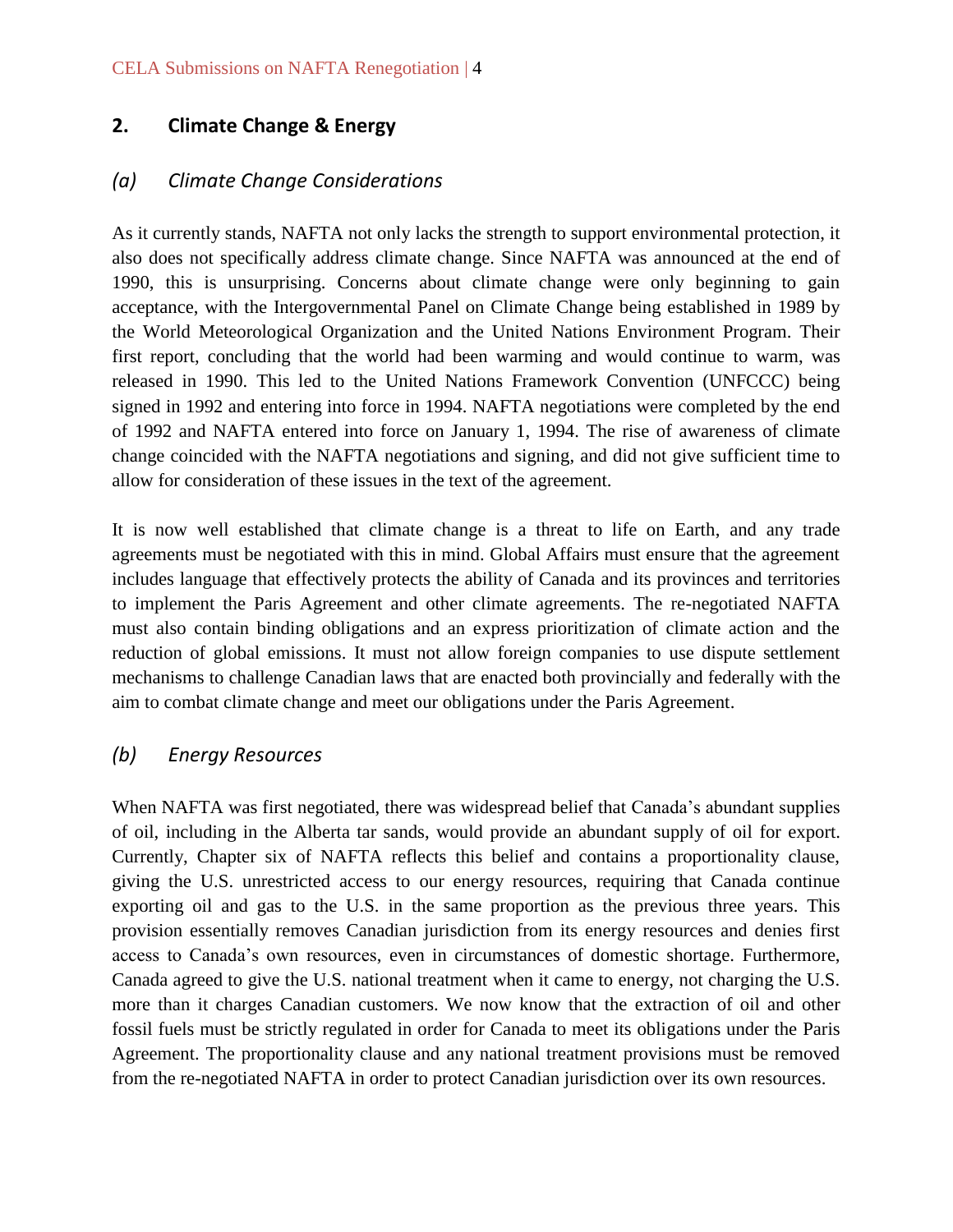On the other hand, Mexico refused to agree to these energy provisions and was exempted out of this clause during the original negotiations. Canada should demand a similar exemption to regain control of our energy resources and give Canada the freedom to meet our Paris climate commitments and transition to a low-carbon economy.

CELA further submits that the objective of transitioning to a low-carbon economy must be integrated into the text of the re-negotiated NAFTA. The agreement must not limit the ability of countries and sub-national jurisdictions to enact Border Carbon Adjustments, or other provisions that facilitate effective carbon pricing policies. Re-negotiated NAFTA must also create a requirement on the signatory countries to eliminate all fossil fuel subsidies.<sup>9</sup>

#### <span id="page-6-0"></span>**3. Environmental Protection and Sustainable Development**

CELA submits that the goals that are currently in the preamble of NAFTA related to environmental protection be added to the text of the agreement so that they are binding on the parties. This includes that each of the parties to the agreement resolve to "undertake each of the preceding [goals] in a manner consistent with environmental protection and conservation; preserve their flexibility to safeguard the public welfare; promote sustainable development; [and] strengthen the development and enforcement of environmental laws and regulations."<sup>10</sup>

A revised NAFTA must also include binding obligations or responsibilities on investors to meet the goal of sustainable development, as defined by the 1992 United Nations Conference on Environment and Development.

The inclusion of environmental protection and sustainable development statements must:

• In their definition, include the protection of human health

 $\overline{a}$ 

 Be mandatory - as opposed to permissive - so that compliance is not left up to the discretion or good will of investors

Any actions pursued by Canada, the provinces or municipalities which serve to further environmental protection must be exempt from the agreement's investment court system in order to fully safeguard the legitimate right of governments to regulate.

<sup>9</sup> Green Budget Coalition, "Recommendations for Budget 2017", (2016) online: <http://greenbudget.ca/wpcontent/uploads/2016/11/Green-Budget-Coalitions-final-Recommendations-for-Budget-2017-November-7- 2016.pdf>.

<sup>10</sup> *North American Free Trade Agreement Between the Government of Canada, the Government of Mexico, and the Government of the United States*, 17 December 1992, Can TS 1994 No 2 (entered into force 1 January 1994) [*NAFTA*], Preamble.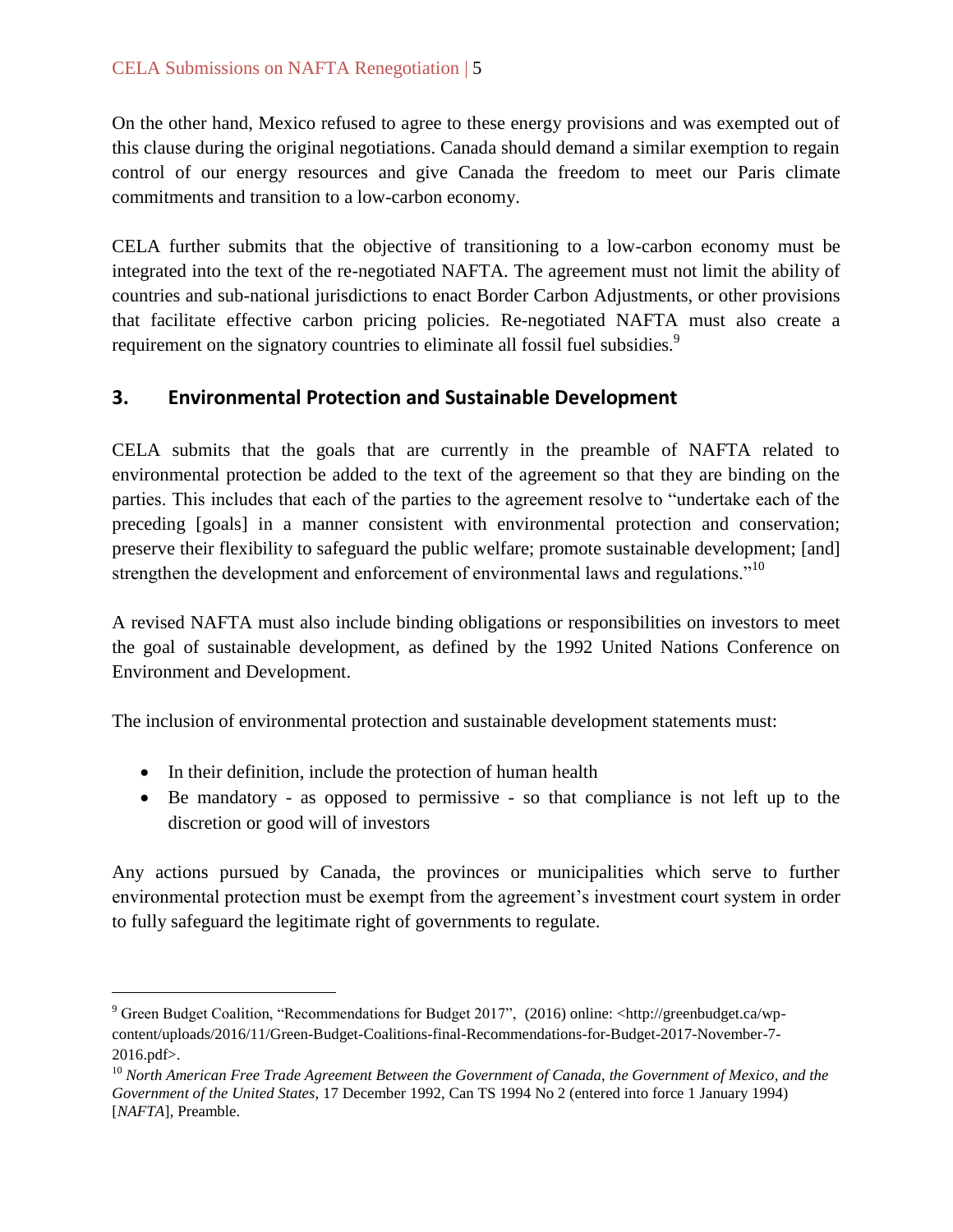A re-negotiated NAFTA must also reflect the changes in international environmental law, which have taken place since its first iteration. Specifically, but not limited to these examples, NAFTA must include language that prevents the abrogation of the polluter pays principle, the precautionary principle, and the prior informed consent principle.<sup>11</sup>

#### <span id="page-7-0"></span>**4. Standard Setting and Harmonization**

CELA is greatly concerned by the acceptance of harmonization provisions in trade agreements which erode the ability of governments to act in the public interest. Trade agreements can exacerbate a 'race to the bottom' where the lowest common denominator is used for standard setting. CELA submits that a renegotiated NAFTA must not undermine the ability of federal or sub-national governments in Canada to create environmental standards for protection or health reasons.

Also of importance to CELA are labelling standards. CELA notes that labelling is a highly significant aspect of consumer information and education and, where adequately in place and enshrined in law, provides a strong foundation for informed choices. When available, product labelling is an important source of information for the public in respect of health, safety, and environmental information about a product from both the manufacturers and the government. Global Affairs must ensure proper labelling is protected Global Affairs must ensure that the ability of the federal government to enact proper labelling rules is protected under a under a renegotiated NAFTA, and that that consumers are fully informed about products' constituent ingredients and relevant environmental standards, including eco-labelling.

#### <span id="page-7-1"></span>**5. Public Services**

 $\overline{a}$ 

Trade liberalization ultimately aims to provide full and open market access to the trade in services, so that, for example, they are run in a non-discriminatory fashion, without performance requirements, and not subject to public monopolies. However, public monopolies over certain services can play an important role in providing environmental protection. For example, establishing waste collection monopolies can allow municipal governments to consolidate the waste stream, and implement policies to reduce waste and increase recycling. The public provision of electricity and water aims to ensure universal access and maintains environmental and sanitation standards. Public control of mass transit is now often used to leverage green jobs and reduce carbon footprints.

<sup>&</sup>lt;sup>11</sup> For examples where similar language is included in an international agreement, see *Agreement on the European Economic Area*, 3 January 1994, OJ No L 1, art 73.2.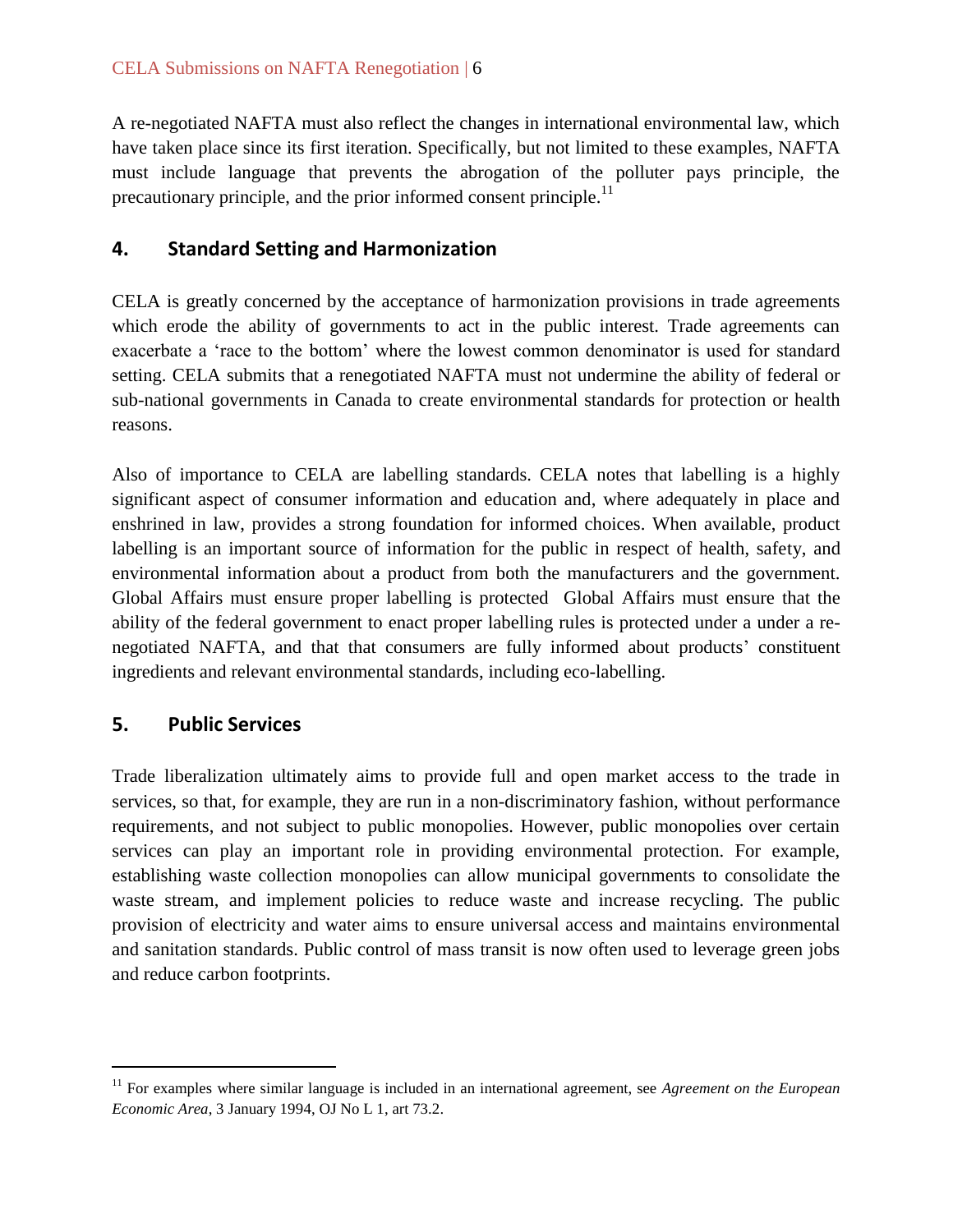#### CELA Submissions on NAFTA Renegotiation | 7

Global Affairs must ensure a re-negotiated NAFTA does not undermine the ability of federal or sub-national governments in Canada to provide, and regulate the provision of, public services, such as wastewater treatment. Public services are best overseen by our domestic governments, not international trade agreements.

Using the Canada-European Union Comprehensive Economic and Trade Agreement ("CETA") as an example, the capacity of public services is limited in that agreement through the agreement's "negative listing" approach. CETA's Annex II employs a negative listing approach where sectors that are not listed are open to foreign service suppliers under the same conditions as domestic service suppliers.<sup>12</sup> This means that under CETA, government measures will be subject to CETA trade obligations *unless* they are explicitly reserved.

CELA does not support the use of the negative listing approach to protect public services. A negative listing approach is extremely restrictive as it curtails the capacity of governments to adopt policy or regulatory measures which respond to future, or emerging broad areas of public policy. If this approach is used in the re-negotiated NAFTA, the list of exemptions must include services which are critical to the environment and human health, including:

- Drinking water provision
- Sewage and wastewater treatment
- Waste management
- Transit

 $\overline{a}$ 

Democratically elected governments are best placed to provide the necessary transparency and accountability to ensure high standards for sanitation, environment and health. This was conclusively found by Justice O'Connor, the Commissioner of the Walkerton Inquiry who observed:

A distinction can be made between different forms of "privatization" in relation to water systems. First, privatization can mean the engagement of a private operating agency to run the water system. Second, it can mean private ownership of the water system…. In not recommending the sale of municipal water systems to the private sector, my conclusion is based on several considerations: the essentially local character of water services; the natural-monopoly characteristics of the water industry; the importance of maintaining accountability to local residents; and the historical role of municipalities in this field. $13$ 

<sup>&</sup>lt;sup>12</sup> European Commission, Services and investment in EU trade deals using 'positive' and 'negative' lists, online: <http://trade.ec.europa.eu/> at 3

<sup>&</sup>lt;sup>13</sup> Report of the Walkerton Inquiry, Part II, A Strategy for Safe Drinking Water, Toronto: Queen's Printer for Ontario at 317 and 323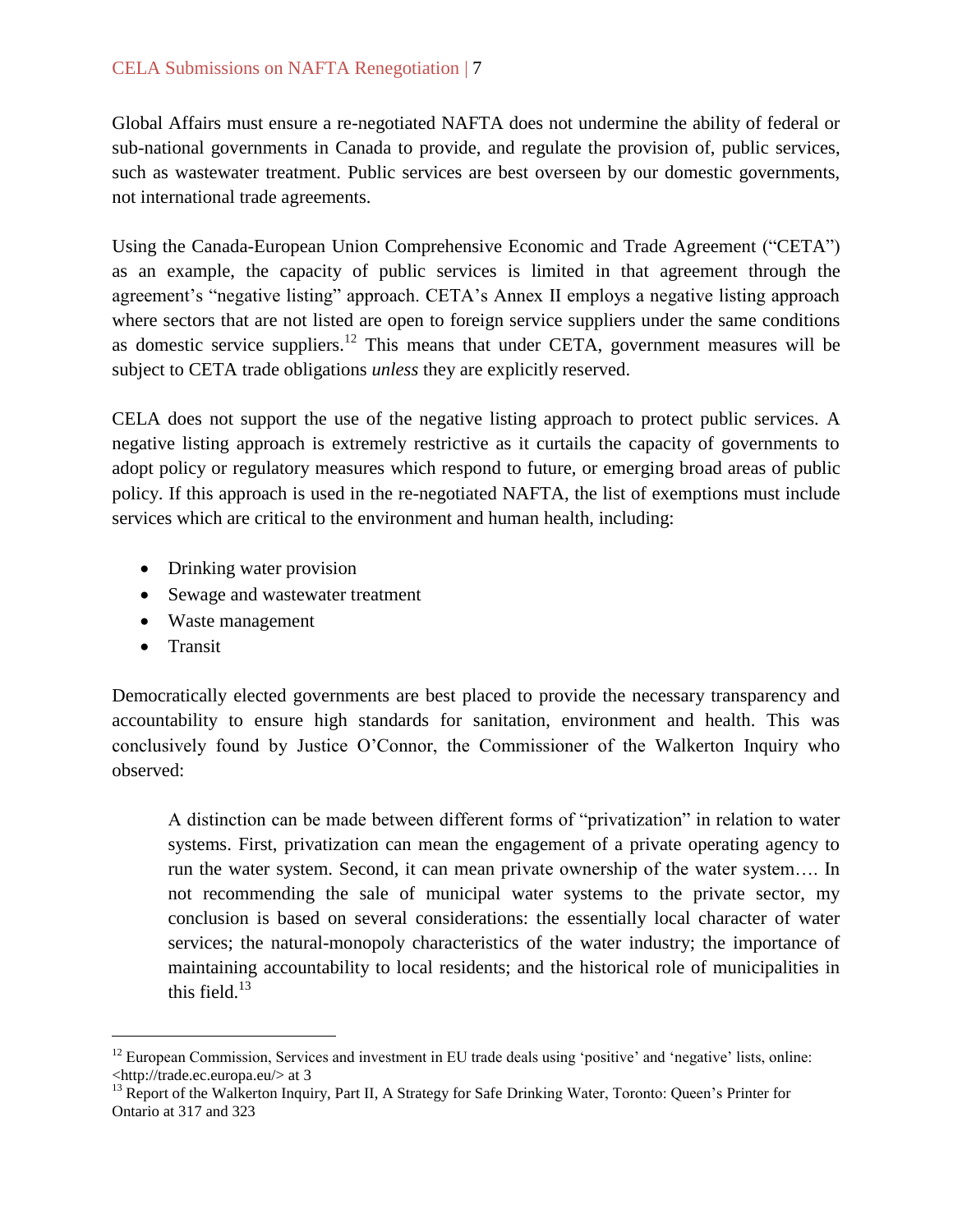In order to effectively protect human and environmental health, essential public services must be excluded from the trade agreement's trade liberalization provisions and any investor state dispute settlement mechanism.

#### <span id="page-9-0"></span>**6. Local Procurement**

CELA requests that Global Affairs be cognizant of a renegotiated NAFTA's impact on local procurement and domestic content requirements.

For instance, it is important that Global Affairs ensure during negotiations that local agricultural economies are not eroded, and that the re-negotiated agreement protects against negative impacts on food security and sustainable agriculture.

#### <span id="page-9-1"></span>**7. Labour Rights**

CELA submits that occupational health must be explicitly protected in the text of the agreement. A re-negotiated NAFTA must not compromise the ability of domestic governments to regulate in this area.

#### <span id="page-9-2"></span>**8. Aboriginal and Treaty Rights**

CELA submits that Aboriginal and treaty rights must be recognized in the re-negotiation of NAFTA, including the section 35 constitutional rights of aboriginal peoples.<sup>14</sup> Any new agreement must incorporate through reference the United Nations Declaration on the Rights of Indigenous Peoples. Furthermore, Global Affairs must consult with Canada's Indigenous peoples throughout the re-negotiation of NAFTA to ensure that Aboriginal rights are respected and protected in any new trade agreement.

#### <span id="page-9-3"></span>**CONCLUSION**

 $\overline{a}$ 

After decades of experience with NAFTA, it is clear that the agreement has negatively affected the ability of Canada's governments to protect the environment. Any re-negotiated agreement that takes the place of NAFTA must ensure that Canada and the provinces and territories retain the regulatory tools to be able to effectively protect the environment and address the challenges of climate change.

<sup>&</sup>lt;sup>14</sup> The Constitution Act, 1982, Schedule B to the Canada Act 1982 (UK), 1982, c 11, s., 35.